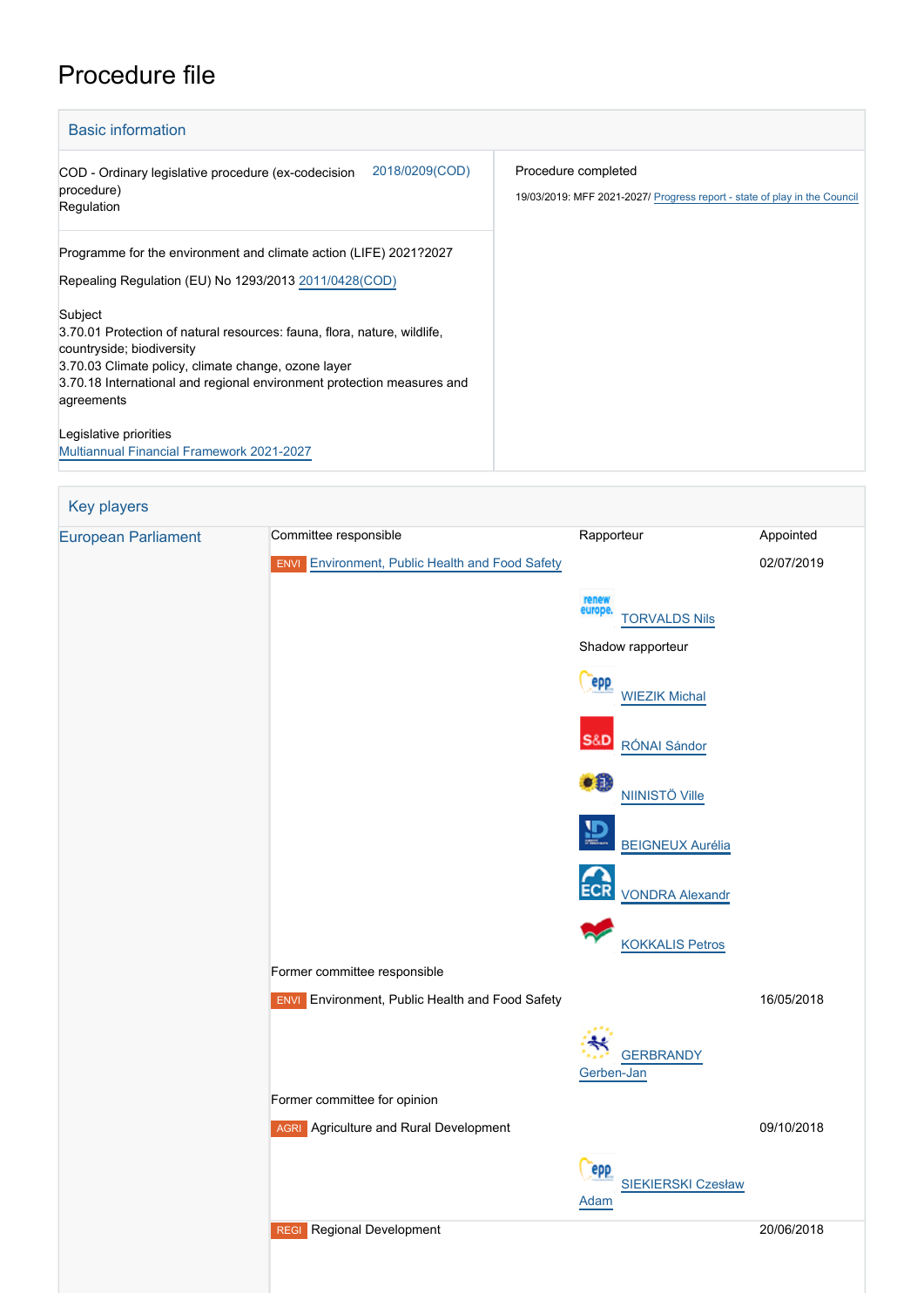|                                                     |                                              | <b>S&amp;D</b><br><b>ZOANĂ Maria Gabriela</b>    |            |
|-----------------------------------------------------|----------------------------------------------|--------------------------------------------------|------------|
|                                                     | <b>BUDG</b> Budgets                          |                                                  | 11/07/2018 |
|                                                     |                                              | <b>JÄÄTTEENMÄKI Anneli</b>                       |            |
|                                                     | Industry, Research and Energy<br><b>ITRE</b> | The committee decided not to<br>give an opinion. |            |
|                                                     | <b>PECH</b> Fisheries                        | The committee decided not to<br>give an opinion. |            |
| Council of the European Union Council configuration |                                              | Meeting                                          | Date       |
|                                                     | Environment                                  | 3666                                             | 20/12/2018 |
| <b>European Commission</b>                          | <b>Commission DG</b>                         | Commissioner                                     |            |
|                                                     | Environment                                  | VELLA Karmenu                                    |            |
| <b>European Economic and</b>                        |                                              |                                                  |            |
| <b>Social Committee</b>                             |                                              |                                                  |            |
| European Committee of the<br><b>Regions</b>         |                                              |                                                  |            |

| Key events |                                                                                                       |               |         |
|------------|-------------------------------------------------------------------------------------------------------|---------------|---------|
| 01/06/2018 | Legislative proposal published                                                                        | COM(2018)0385 | Summary |
| 14/06/2018 | Committee referral announced in<br>Parliament, 1st reading                                            |               |         |
| 20/11/2018 | Vote in committee, 1st reading                                                                        |               |         |
| 26/11/2018 | Committee report tabled for plenary, 1st<br>reading                                                   | A8-0397/2018  | Summary |
| 10/12/2018 | Debate in Parliament                                                                                  | 宿             |         |
| 11/12/2018 | Results of vote in Parliament                                                                         |               |         |
| 11/12/2018 | Decision by Parliament, 1st reading                                                                   | T8-0487/2018  | Summary |
| 11/12/2018 | Matter referred back to the committee<br>responsible                                                  |               |         |
| 21/03/2019 | Approval in committee of the text agreed<br>at 1st reading interinstitutional<br>negotiations         |               |         |
| 17/04/2019 | Decision by Parliament, 1st reading                                                                   | T8-0405/2019  | Summary |
| 01/12/2020 | Committee decision to open<br>interinstitutional negotiations after 1st<br>reading in Parliament      |               |         |
| 14/12/2020 | Committee decision to enter into<br>interinstitutional negotiations announced<br>in plenary (Rule 72) |               |         |
| 14/01/2021 | Approval in committee of the text agreed<br>at early 2nd reading interinstitutional<br>negotiations   |               |         |
| 19/03/2021 | Council position published                                                                            | 06077/1/2020  | Summary |
| 25/03/2021 | Committee referral announced in<br>Parliament, 2nd reading                                            |               |         |
| 16/04/2021 | Vote in committee, 2nd reading                                                                        |               |         |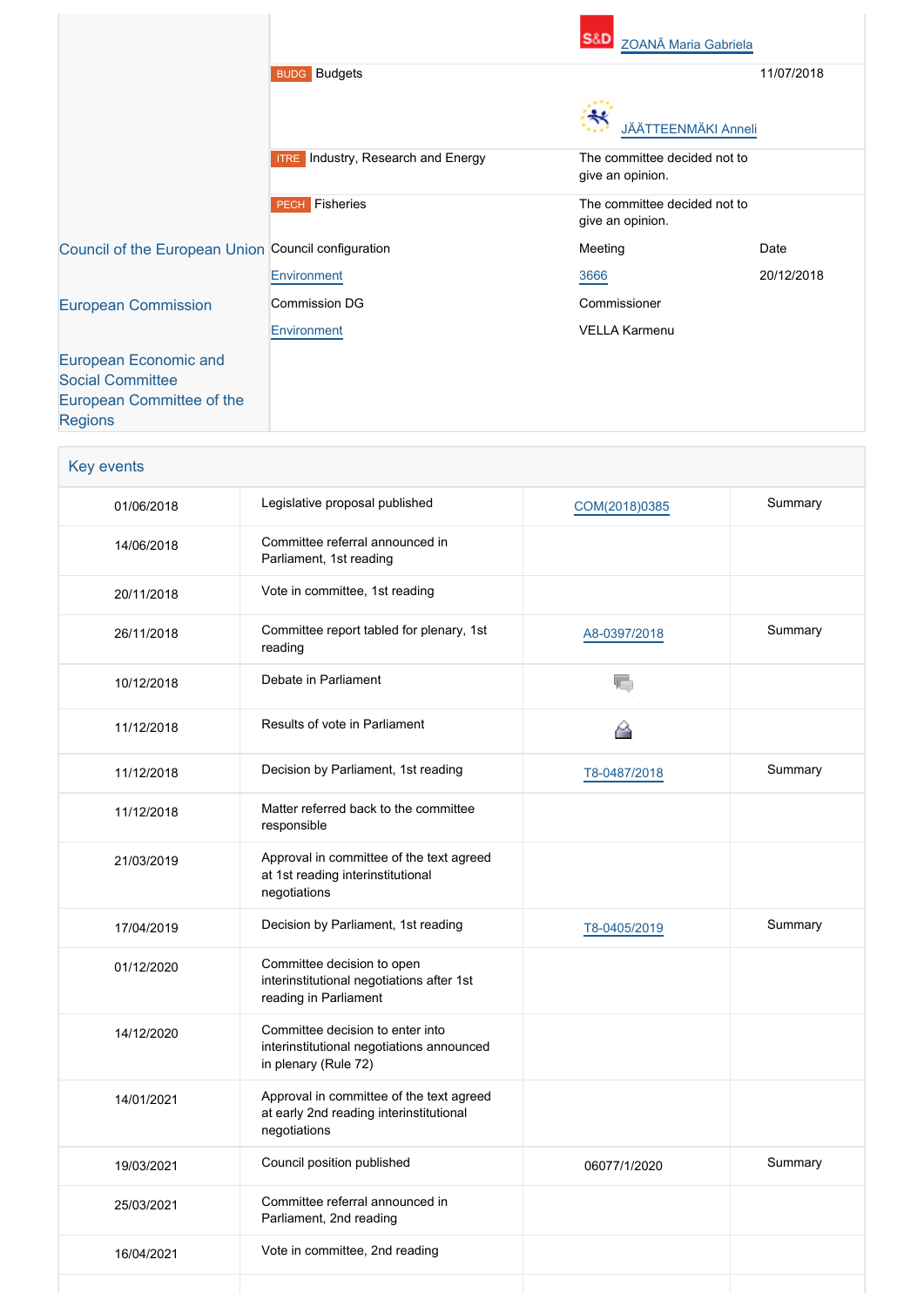| 20/04/2021 | Committee recommendation tabled for<br>plenary, 2nd reading | A9-0130/2021 |         |
|------------|-------------------------------------------------------------|--------------|---------|
| 29/04/2021 | Debate in Parliament                                        |              |         |
| 29/04/2021 | Decision by Parliament, 2nd reading                         | T9-0153/2021 | Summary |
| 29/04/2021 | Final act signed                                            |              |         |
| 29/04/2021 | End of procedure in Parliament                              |              |         |
| 17/05/2021 | Final act published in Official Journal                     |              |         |

# Technical information

| Procedure reference                          | 2018/0209(COD)                                                                     |
|----------------------------------------------|------------------------------------------------------------------------------------|
| Procedure type                               | COD - Ordinary legislative procedure (ex-codecision procedure)                     |
| Procedure subtype                            | Legislation                                                                        |
| Legislative instrument                       | Regulation                                                                         |
|                                              | Repealing Regulation (EU) No 1293/2013 2011/0428 (COD)                             |
| Legal basis                                  | Treaty on the Functioning of the EU TFEU 192-p1; Rules of Procedure EP<br>59-p4    |
| Other legal basis                            | Rules of Procedure FP 159                                                          |
| Mandatory consultation of other institutions | <b>European Economic and Social Committee</b><br>European Committee of the Regions |
| Stage reached in procedure                   | Procedure completed                                                                |
| Committee dossier                            | FNVI/9/04713                                                                       |

# Documentation gateway

| Legislative proposal                                               |             | COM(2018)0385 | 01/06/2018 | EC         | Summary |
|--------------------------------------------------------------------|-------------|---------------|------------|------------|---------|
| Document attached to the procedure                                 |             | SWD(2018)0292 | 01/06/2018 | EC         |         |
| Document attached to the procedure                                 |             | SWD(2018)0293 | 01/06/2018 | EC         |         |
| Committee draft report                                             |             | PE627.845     | 17/09/2018 | EP         |         |
| Committee of the Regions: opinion                                  |             | CDR3653/2018  | 09/10/2018 | CofR       |         |
| Committee opinion                                                  | <b>AGRI</b> | PE623.976     | 16/10/2018 | EP         |         |
| Economic and Social Committee: opinion,<br>report                  |             | CES3317/2018  | 17/10/2018 | <b>ESC</b> |         |
| Committee opinion                                                  | <b>REGI</b> | PE625.424     | 18/10/2018 | EP         |         |
| Amendments tabled in committee                                     |             | PE629.443     | 23/10/2018 | EP         |         |
| Amendments tabled in committee                                     |             | PE629.534     | 23/10/2018 | EP         |         |
| Committee opinion                                                  | <b>BUDG</b> | PE625.571     | 06/11/2018 | EP         |         |
| Amendments tabled in committee                                     |             | PE630.546     | 15/11/2018 | EP         |         |
| Committee report tabled for plenary, 1st<br>reading/single reading |             | A8-0397/2018  | 26/11/2018 | EP         | Summary |
| Text adopted by Parliament, partial vote at                        |             | T8-0487/2018  | 11/12/2018 | EP         | Summary |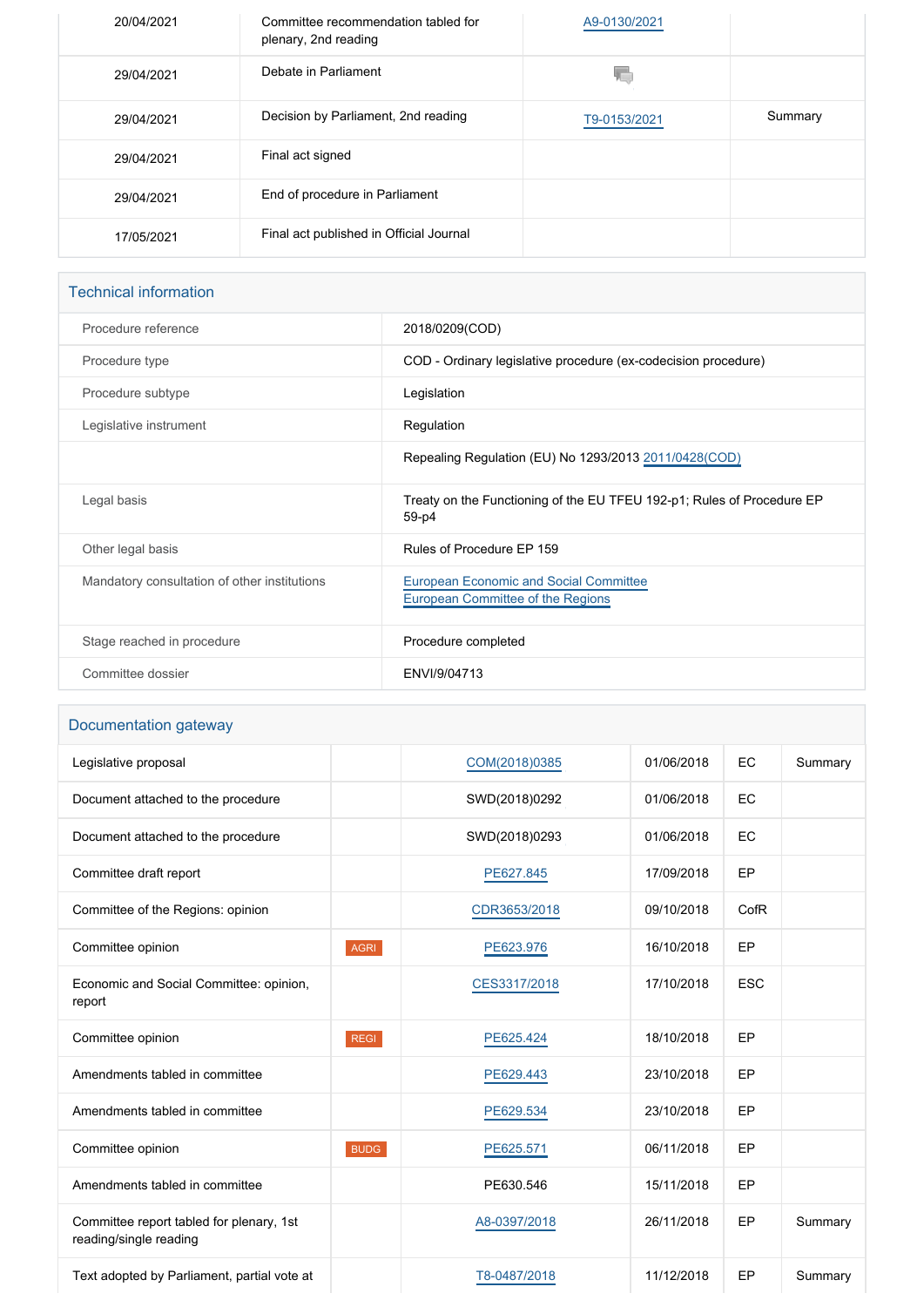| 1st reading/single reading                                  |                |            |            |         |
|-------------------------------------------------------------|----------------|------------|------------|---------|
| Text adopted by Parliament, 1st<br>reading/single reading   | T8-0405/2019   | 17/04/2019 | EP         | Summary |
| Commission response to text adopted in<br>plenary           | SP(2019)440    | 08/08/2019 | <b>EC</b>  |         |
| Commission communication on Council's<br>position           | COM(2021)0128  | 17/03/2021 | <b>EC</b>  |         |
| Council position                                            | 06077/1/2020   | 19/03/2021 | <b>CSL</b> | Summary |
| Committee draft report                                      | PE691.300      | 14/04/2021 | EP         |         |
| Committee recommendation tabled for<br>plenary, 2nd reading | A9-0130/2021   | 20/04/2021 | EP         |         |
| Text adopted by Parliament, 2nd reading                     | T9-0153/2021   | 29/04/2021 | EP         | Summary |
| Draft final act                                             | 00014/2021/LEX | 29/04/2021 | <b>CSL</b> |         |

#### Final act

#### [Regulation 2021/783](https://eur-lex.europa.eu/smartapi/cgi/sga_doc?smartapi!celexplus!prod!CELEXnumdoc&lg=EN&numdoc=32021R0783) [OJ L 172 17.05.2021, p. 0053](https://eur-lex.europa.eu/legal-content/EN/TXT/?uri=OJ:L:2021:172:TOC)

Final legislative act with provisions for delegated acts

# Programme for the environment and climate action (LIFE) 2021?2027

PURPOSE: to establish a programme for the environment and climate action (LIFE) for the period 2021-2027.

PROPOSED ACT: Regulation of the European Parliament and of the Council.

ROLE OF THE EUROPEAN PARLIAMENT: the European Parliament decides in accordance with the ordinary legislative procedure and on an equal footing with the Council.

BACKGROUND: the EU is a global leader in environmental protection and climate action. The Commission considers the shift towards a clean, energy-efficient, low-carbon and climate-resilient economy to be a priority.

The programme for the environment and climate action (LIFE), established by Regulation (EU) No 1293/2013 for the period 2014 to 2020, is the latest in a series of Union programmes over 25 years which support the implementation of environmental and climate legislation and policy priorities.

Through its catalytic role, the programme supports small scale actions intended to initiate, expand or promote sustainable production, distribution and consumption practices, as well as to protect natural heritage.

The Commission considers that this approach should be continued in the multiannual financial framework for the period 2021-2027. An enhanced LIFE programme would play an important role in developing climate action and clean energy investments across Europe. It would also help the EU meet its climate objectives and commitments under the Paris Agreement and the UNs sustainable development goals.

The Commission [proposal](http://www.europarl.europa.eu/oeil/popups/ficheprocedure.do?reference=2018/0166(APP)&l=en) for the 2021-2027 multiannual financial framework set a more ambitious goal for climate mainstreaming across all EU programmes, with an overall target of 25% of EU expenditure contributing to climate objectives.

CONTENT: the proposed Regulation - presented for a Union of 27 Member States seeks to establish the environment and climate action programme (LIFE). It lays down the objectives of the programme, the budget for the period 2021-2027, as well as the forms of Union funding and the rules for providing such funding.

Programme objectives: the proposed programme aims to achieve the Unions objectives as set out in international environmental, climate and clean energy legislation, policy, plans and commitments. Its overall objective is to contribute to the shift towards:

- a clean, circular, energy-efficient, low-carbon and climate-resilient economy, including a transition to clean energy;
- protecting and improving the quality of the environment;
- halting and reversing biodiversity loss, including in marine ecosystems, so as to contribute to sustainable development.

In particular, the new LIFE programme shall:

- mobilise investment and support energy efficiency activities, particularly in European regions lagging behind in the shift towards clean energy;
- support projects promoting best practice in relation to nature protection and biodiversity, as well as strategic nature protection projects for all Member States, including measures to protect the marine environment;
- contribute to the transition to a circular economy model through financial support targeting a variety of actors (businesses, public authorities and consumers), in particular by applying, developing, and replicating best technology, practices and solutions tailored to specific local, regional or national contexts, including through integrated approaches for the implementation of waste management and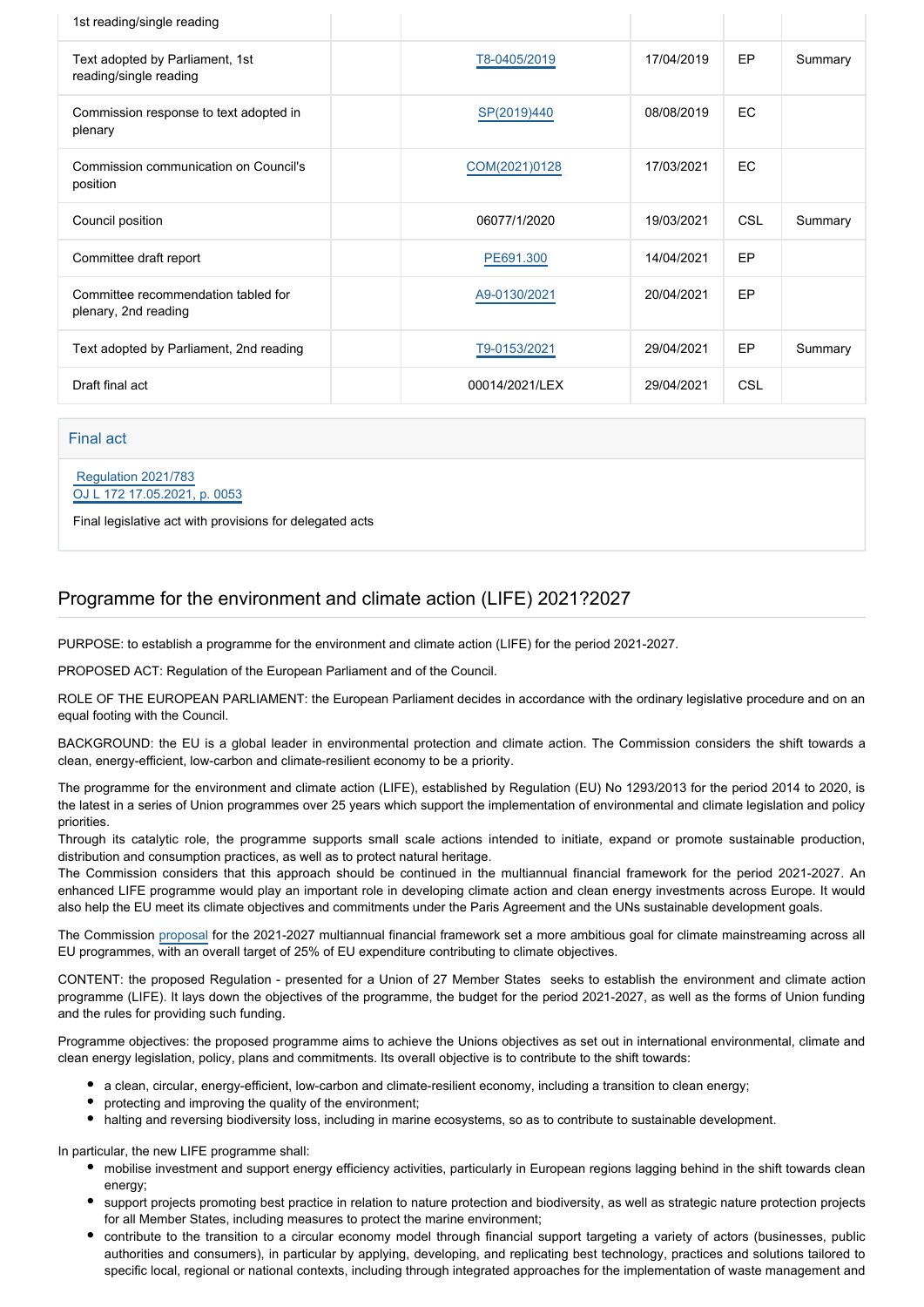prevention plans;

support the other aspects of the Union's environment policy, such as the protection and improvement of air and water quality in the EU, implementing the 2030 climate and energy policy framework and meeting the Unions commitments under the Paris Agreement. Actions taken under the programme are expected to contribute 61 % of the overall financial envelope of the programme to climate objectives.

The Commission proposes to simplify the programme management procedures and allow for a wider geographical access. Synergies would be developed with the European Regional Development Fund, the European Social Fund, the Cohesion Fund, the European Agricultural Fund for Rural Development and the European Maritime and Fisheries Fund, Horizon Europe, the Connecting Europe Facility and InvestEU.

Proposed budget: EUR 5.45 billion in current prices for the period 2021-2027. The indicative breakdown of this amount is as follows:

- Environment: EUR 3.5 billion of which: (i) EUR 2.15 billion for the Nature and Biodiversity sub-programme; (ii) EUR 1.35 billion for the Circular Economy and Quality of Life sub-programme;
- Climate action: EUR 1.95 billion of which: (i) EUR 950 million for the sub-programme Climate change mitigation and adaptation; (ii) EUR 1 billion for the sub-programme clean energy transition.

# Programme for the environment and climate action (LIFE) 2021?2027

The Committee on the Environment, Public Health and Food Safety adopted the report by Gerben-Jan GERBRANDY (ALDE, NL) on the proposal for a regulation of the European Parliament and of the Council establishing a Programme for the Environment and Climate Action (LIFE) and repealing Regulation (EU) No 1293/2013.

The committee recommended that the European Parliament's position adopted at first reading under the ordinary legislative procedure should amend the Commission's proposal as follows.

Objective: the proposed Regulation aims to establish a Programme for the Environment and Climate Action (LIFE), covering the period from 1 January 2021 to 31 December 2027.

Members stressed that LIFE is the only programme specifically dedicated to the environment and climate and as such it plays a crucial role in supporting the implementation of EU legislation in these areas. It shall contribute to mainstream climate actions and to the achievement of an overall target of at least 25% of the EU budget expenditures supporting climate objectives over the MFF 2021-2027 period, and an annual target of 30 % as soon as possible and at the latest by 2027.

The general objective of the Programme is to:

- · contribute to the shift towards a clean, circular, energy-efficient, net-zero emission and climate-resilient economy;
- protect and improve the quality of the environment;
- halt and reverse biodiversity loss and the degradation of ecosystems, thereby contributing to sustainable development.

To this end, the Programme shall:

- · promote innovative techniques and approaches for reaching the objectives of the Union legislation and policy on environment and climate action, including the transition to clean, renewable energy and increased energy efficiency;
- contribute to the knowledge base, effective management and application of best practice, in relation to nature and biodiversity, including through the support of the Natura 2000 network;
- support the implementation of General Union Environment Action Programmes and improve environmental and climate governance at all levels, including by enhancing capacities of public and private actors and the involvement of civil society.

Budget: the financial envelope for the implementation of the Programme for the period 2021-2027 shall be EUR 6.44 billion in 2018 prices (EUR 7.27 billion in current prices) as opposed to EUR 5.45 billion in current prices proposed by the Commission).

The indicative distribution of the amount shall be:

Environment: EUR 4.71 billion at 2018 prices, of which: (i) EUR 2.82 billion for the Nature and Biodiversity sub-programme and (ii) EUR 1.88 billion for the Circular Economy and Quality of Life sub-programme;

Climate Action area: EUR 1.95 billion of which: (i) EUR 950 million for the sub-programme 'Climate change mitigation and adaptation' and (ii) EUR 1 billion for the sub-programme 'Clean energy transition'.

Synergies: LIFE shall facilitate integration, particularly in major EU funding programmes. Since environmental and climate requirements shall be integrated into the definition and implementation of all EU policies and actions, Members stressed the need to promote synergies and complementarity with other EU funding programmes, in particular by facilitating: (i) the funding of activities that complement strategic integrated projects and strategic nature projects; (ii) the uptake and replication of solutions developed under the Programme.

The Commission and Member States shall take steps to prevent administrative overlap and burden on project beneficiaries, arising from reporting obligations from different financial instruments.

In addition, the Programme shall involve all stakeholders and sectors involved in a clean energy transition, such as the building sector, industry, transport and agriculture.

# Programme for the environment and climate action (LIFE) 2021?2027

The European Parliament adopted by 580 votes to 41, with 45 abstentions, amendments to the proposal for a regulation of the European Parliament and of the Council establishing a Programme for the Environment and Climate Action (LIFE) and repealing Regulation (EU) No 1293/2013.

The matter was referred back to the committee for interinstitutional negotiations.

The main amendments adopted in plenary concerned the following issues: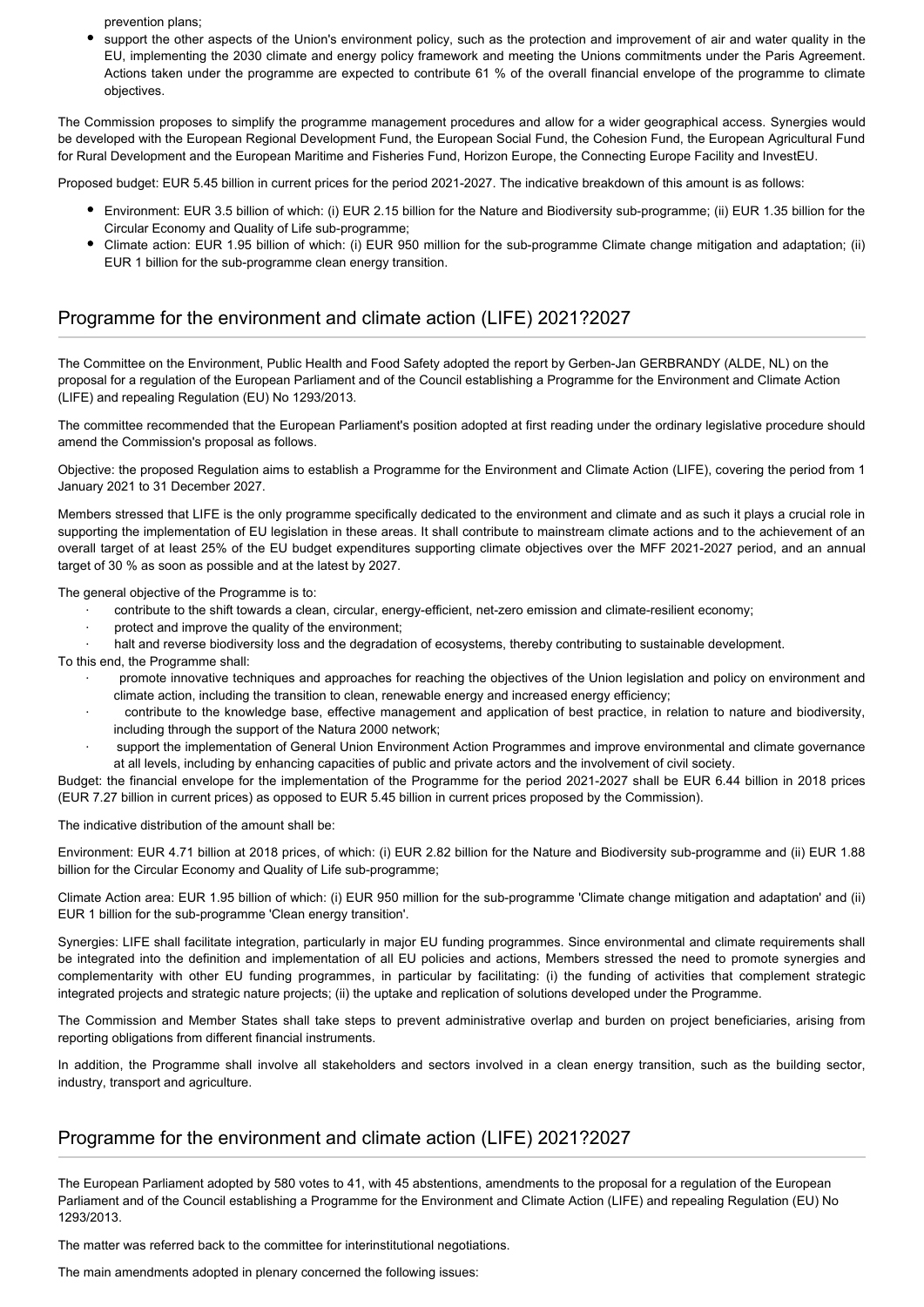Objective: the proposed Regulation aims to establish a Programme for the Environment and Climate Action (LIFE), covering the period from 1 January 2021 to 31 December 2027.

Parliament Members stressed that LIFE is the only programme specifically dedicated to the environment and climate and as such it plays a crucial role in supporting the implementation of EU legislation in these areas. It shall contribute to mainstream climate actions and to the achievement of an overall target of at least 25% of the EU budget expenditures supporting climate objectives over the MFF 2021-2027 period, and an annual target of 30 % as soon as possible and at the latest by 2027.

The general objective of the Programme is to:

- contribute to the shift towards a clean, circular, energy-efficient, net-zero emission and climate-resilient economy;
- protect and improve the quality of the environment;
- halt and reverse biodiversity loss and the degradation of ecosystems, thereby contributing to sustainable development.

To this end, the Programme shall:

- promote innovative techniques and approaches for reaching the objectives of the Union legislation and policy on environment and climate action, including the transition to clean, renewable energy and increased energy efficiency;
- contribute to the knowledge base, effective management and application of best practice, in relation to nature and biodiversity, including through the support of the Natura 2000 network;
- support the implementation of General Union Environment Action Programmes and improve environmental and climate governance at all levels, including by enhancing capacities of public and private actors and the involvement of civil society.

Budget: the financial envelope for the implementation of the Programme for the period 2021-2027 shall be EUR 6.44 billion in 2018 prices (EUR 7.27 billion in current prices) as opposed to EUR 5.45 billion in current prices proposed by the Commission).

The indicative distribution of the amount shall be:

- Environment: EUR 4.71 billion at 2018 prices, of which: (i) EUR 2.82 billion for the Nature and Biodiversity sub-programme and (ii) EUR 1.88 billion for the Circular Economy and Quality of Life sub-programme;
- Climate Action area: EUR 1.95 billion of which: (i) EUR 950 million for the sub-programme 'Climate change mitigation and adaptation' and (ii) EUR 1 billion for the sub-programme 'Clean energy transition'.

Synergies: LIFE shall facilitate integration, particularly in major EU funding programmes. Since environmental and climate requirements shall be integrated into the definition and implementation of all EU policies and actions, Members stressed the need to promote synergies and complementarity with other EU funding programmes, in particular by facilitating: (i) the funding of activities that complement strategic integrated projects and strategic nature projects; (ii) the uptake and replication of solutions developed under the Programme.

Implementation: the Commission shall ensure that implementation is easy to understand, and should promote genuine simplification for project developers. Projects with the highest potential of being replicated and taken-up by the public or private sector or of mobilising the largest investments or financial resources (catalytic potential) shall benefit from a bonus in their evaluation.

The just transition should be achieved in consultation and dialogue with social partners and the regions and communities affected. These should also be included to the extent possible in the development and implementation of projects.

In addition, the Programme shall involve all stakeholders and sectors involved in a clean energy transition, such as the building sector, industry, transport and agriculture.

# Programme for the environment and climate action (LIFE) 2021?2027

The European Parliament adopted by 578 votes to 39, with 34 abstentions, a legislative resolution on the proposal for a regulation of the European Parliament and of the Council establishing a Programme for the Environment and Climate Action (LIFE) and repealing Regulation (EU) No 1293/2013.

The European Parliaments position adopted at first reading under the ordinary legislative procedure amended the Commission proposal as follows:

#### **Objectives**

The general objective of the LIFE Programme shall be to:

- contribute to the shift towards a sustainable, circular, energy-efficient, renewable energy-based, climate-neutral and -resilient economy;

- protect, restore and improve the quality of the environment, including the air, water and soil;

- halt and reverse biodiversity loss and to tackle the degradation of ecosystems, including through supporting the implementation and management of the Natura 2000 network.

The LIFE programme is the only programme dedicated specifically to environment and climate action, and therefore plays a crucial role in supporting the implementation of Union legislation and policies in those areas. Parliament considered that the LIFE Programme should contribute to mainstream climate actions and to the achievement of an overall target of at least 25 % of the EU budget expenditures supporting climate objectives over the MFF 2021-2027 period, and an annual target of 30 % as soon as possible and at the latest by 2027.

#### Budget

Parliament proposed that the financial envelope for the implementation of the programme for the period 2021-2027 should be set at EUR 6.44 billion at constant 2018 prices, i.e. EUR 7.27 billion at current prices (compared to EUR 5.45 billion at current prices in the Commission's proposal).

The indicative breakdown of this amount shall be as follows: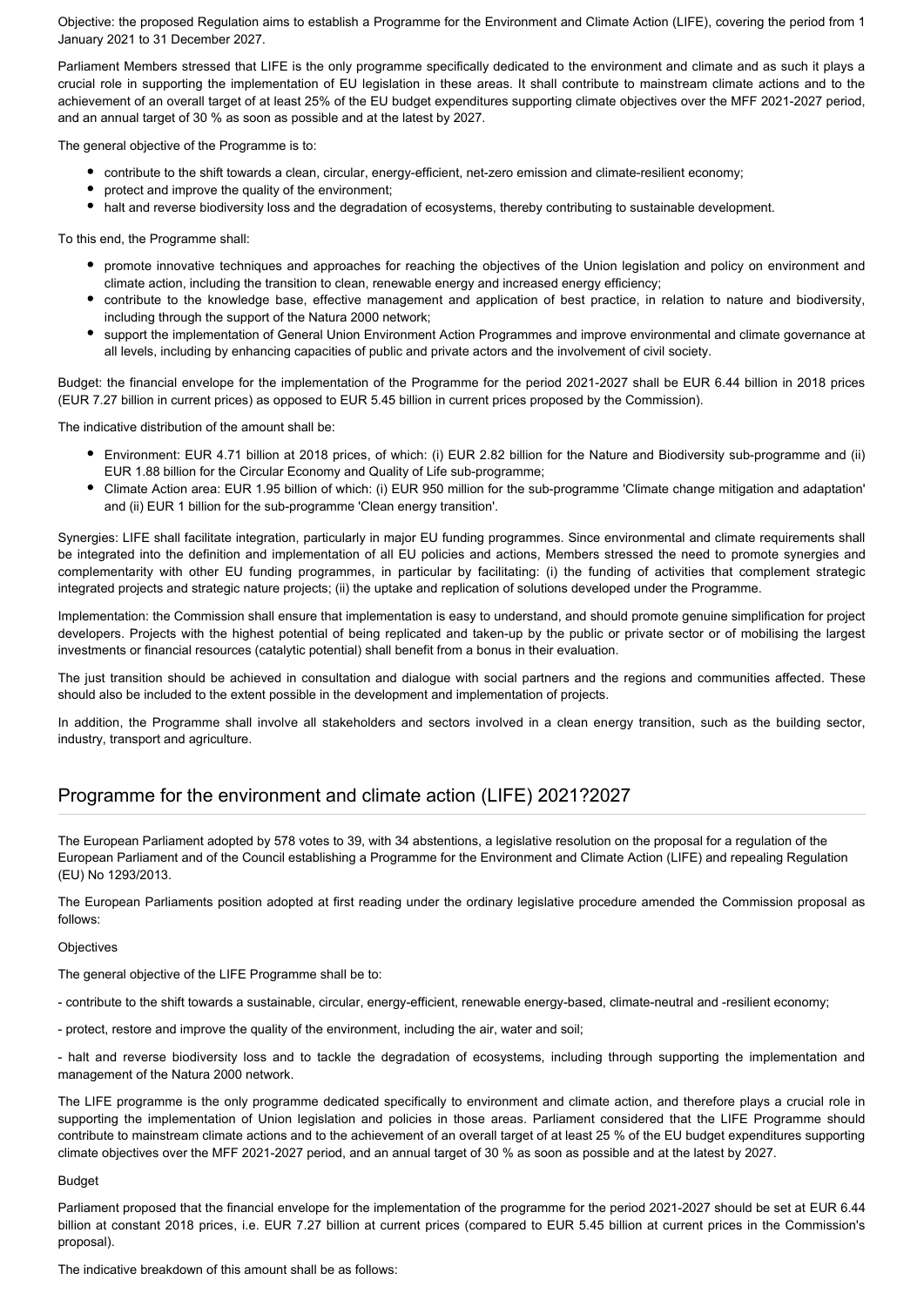- Environment: EUR 4.71 billion at 2018 prices, of which: (i) EUR 2.82 billion for the Nature and Biodiversity sub-programme and (ii) EUR 1.88 billion for the Circular Economy and Quality of Life sub-programme;

- Climate Action area: EUR 1.95 billion of which: (i) EUR 950 million for the sub-programme 'Climate change mitigation and adaptation' and (ii) EUR 1 billion for the sub-programme 'Transition to clean energy'.

At least 60 % of the budgetary resources allocated to projects supported by action grants under the 'Environment' domain shall be devoted to grants awarded for projects supporting the 'Nature and Biodiversity' sub-programme.

Projects under the new Clean Energy Transition sub-programme shall focus on capacity building and the dissemination of knowledge, skills and innovative solutions to achieve the objectives of EU legislation and policy on the transition to renewable energy and improving energy efficiency.

The LIFE Programme may finance technical and administrative assistance activities by the Commission for the implementation of the LIFE Programme, such as preparatory, monitoring, control, audit and evaluation activities including corporate information technology systems and network activities supporting the LIFE Programmes National Contact Points, including training, mutual learning activities and events to share experience.

Implementation and forms of Union funding

At least 85% of the LIFE programme budget shall be allocated to grants for projects financed by other forms of financing and financial instruments in the context of mixed financing operations.

The co-financing rates for certain strategic nature protection projects, certain integrated strategic projects, technical assistance projects and standard action projects would be a maximum of 60 % of the eligible costs and 75 % in the case of projects financed under the Nature and Biodiversity sub-programme which concern in particular priority habitats or species or bird species for which funding is considered a priority, where this is necessary to achieve the desired conservation objective.

The evaluation of projects and the award process in the LIFE programme shall be governed by the quality criterion while seeking to ensure effective geographical coverage across the Union, including by supporting Member States to increase the quality of projects through capacity building.

Technical assistance projects concerning the activities of Member States' authorities should improve effective participation in the LIFE programme, support the activities of Member States with a low effective participation rate and improve the services of the National Contact Points in the Union as well as the overall quality of the proposals submitted.

Award criteria

The Commission shall set out award criteria in the multiannual work programme referred to in Article 17 and the calls for proposals taking into account the following principles:

- projects financed by the LIFE Programme shall be of Union interest and shall promote the use of green public procurement;

- projects shall ensure a cost-effective approach and be technically and financially coherent;

- projects with the highest potential of being replicated and taken-up by the public or private sector or of mobilising the largest investments or financial resources (catalytic potential) shall benefit from a bonus in their evaluation.

### Programme for the environment and climate action (LIFE) 2021?2027

The Council adopted its position at first reading with a view to the adoption of a regulation of the European Parliament and of the Council establishing a Programme for the Environment and Climate Action (LIFE), and repealing Regulation (EU) No 1293/2013.

The proposed Regulation aims at establishing a programme for environment and climate action (LIFE) for the duration of the multiannual financial framework (MFF) 2021-2027.

**Objective** 

The LIFE programme aims to contribute to the implementation, updating and development of EU environment and climate policies and legislation by co-financing projects with European added value.

Its main aim is to:

- contribute to the just transition towards a sustainable, circular, energy-efficient, renewable energy-based, climate-neutral and climate-resilient economy;

- protect, restore and improve the quality of the environment, including air, water and soil, and;

- halt and reverse the loss of biodiversity and combating the degradation of ecosystems, in particular by supporting the implementation and management of the Natura 2000 network so as to contribute to sustainable development.

Budget

The financial envelope for the implementation of the programme for the period 2021-2027 should be EUR 5 432 000 000 in current prices.

The indicative distribution of the amount is:

- EUR 3 488 000 000 for the field 'Environment', of which: (i) EUR 2 143 000 000 for the subprogramme 'Nature and Biodiversity', and (ii) EUR 1 345 000 000 for the subprogramme 'Circular Economy and Quality of Life';

- EUR 1 944 000 000 for the field 'Climate Action', of which: (i) EUR 947 000 000 for the subprogramme 'Climate Change Mitigation and Adaptation', and (ii) EUR 997 000 000 for the subprogramme 'Clean Energy Transition'.